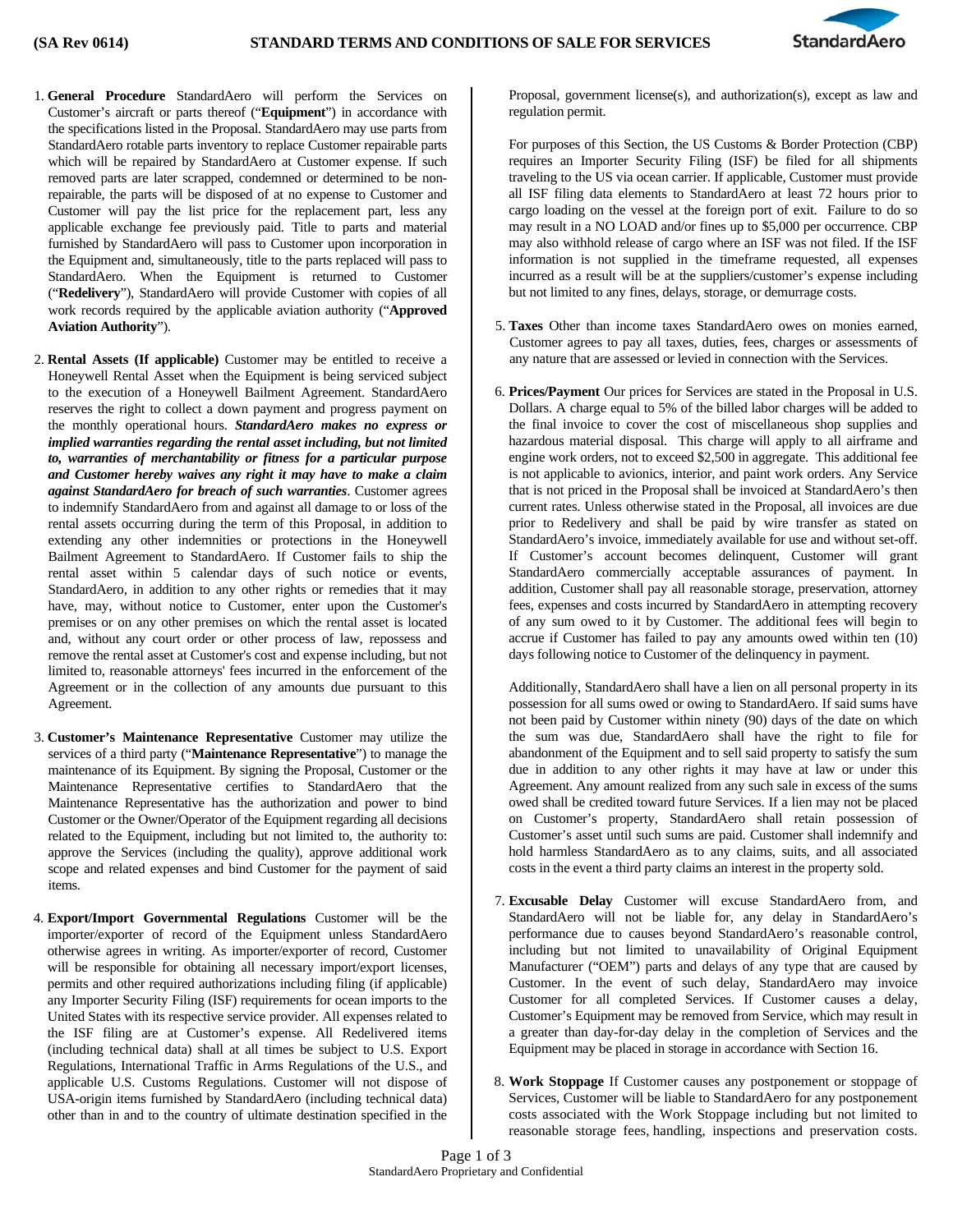

Customer agrees that such postponement charges will be invoiced monthly and invoices are due and payable when received by Customer. Customer further understands that the Services will not be resumed until such invoices are paid in full. Upon lifting of the Work Stoppage, StandardAero will assess the impact to the Redelivery Schedule and provide Customer with a new Redelivery date.

- 9. **Warranty** StandardAero warrants that for a period of one year after the date of Redelivery the Services will be free from defects in workmanship. If the Services performed do not meet this warranty, StandardAero will promptly, at StandardAero's option, either (a) reperform the defective Services at a location StandardAero specifies or (b) in instances where StandardAero has agreed in advance and in writing to arrange re-performance by a third party, refund the repair price allocable to the defective Services. The warranty period on any such reperformed Services will be the unexpired portion of the original warranty. StandardAero will not reimburse costs of movement of Customer's aircraft. StandardAero will pass through to Customer any available manufacturer parts warranty and will use commercially reasonable efforts to assist Customer with administration of such warranty claims. StandardAero will reimburse Customer for reasonable freight charges Customer incurs for return of parts to StandardAero facility for warranty repairs. **This warranty is exclusive and in lieu of all other warranties including warranties of merchantability and fitness for a particular purpose**. **Except for StandardAero's gross negligence or willful misconduct, StandardAero will not be responsible for incidental, resultant or consequential damages.** This warranty is not assignable without StandardAero's written consent and is applicable only if, following Redelivery, the Equipment (a) has been transported, stored, installed, operated, handled, maintained and repaired in accordance with Airworthiness Directives and the then-current recommendations of the Equipment manufacturer as stated in its manuals, Service Bulletins or written instructions; (b) has not been altered, modified or repaired by anyone other than StandardAero; and (c) has not been subjected to accident, misuse, abuse or neglect.
- 10. **StandardAero Indemnity** StandardAero will indemnify Customer from third party losses for damage to or destruction of any property or any injury to or death of any person caused solely by StandardAero's negligent performance of the Services and for which, as a condition of such indemnification, Customer has promptly given notice of such claim; provided, however, StandardAero shall not be required to indemnify Customer for any losses arising from Customer's negligence or misconduct. The indemnification provided hereunder shall be Customer's sole and exclusive remedy for such third party losses. StandardAero shall indemnify Customer from and against all losses resulting in injuries or damages suffered by employees of StandardAero to the extent they arise from performance of the Services hereunder. The indemnity provided herein shall expire at such time the Equipment is serviced by any other service provider.
- 11. **Customer Indemnity** Customer will indemnify StandardAero from third party losses for damage to or destruction of any property (including the Equipment) or any injury to or death of any person caused solely by Customer's use, operation, repair, maintenance, or disposition of the Equipment; provided, however, Customer shall not be required to indemnify StandardAero for any losses caused solely by StandardAero's negligence or misconduct in its performance of the Services. Customer shall indemnify StandardAero from and against all losses resulting in injuries or damages suffered by employees of Customer and Customer's Maintenance Representative while on the premises of StandardAero.
- 12. *Limitation of Liability* **The total liability of StandardAero shall not exceed the dollar value of the amounts paid by Customer for the**

**Services provided. Neither Party shall be liable for indirect, special, incidental, punitive or consequential damages including, without limitation, loss of use, revenue or diminution of value whether as a result of breach of contract, warranty and any other claims at law or in equity including claims for fraud or tort. This limitation of liability does not apply to instances of gross negligence or willful misconduct by StandardAero.** 

- 13.**Customer Insurance** If StandardAero is providing Services on Customer's Aircraft or StandardAero is providing a rental asset while Customer's Equipment is being serviced, Customer shall, at its expense, procure, maintain and keep in full force and effect hull insurance to protect the value of the Equipment. Additionally, Customer shall, at its expense, for the same duration, procure, maintain and keep in full force and effect a general liability policy with minimum limits of \$400,000,000.00 per occurrence, and will name StandardAero as an additional insured. All Customer policies will be endorsed to waive any and all subrogation against StandardAero. Before Services commence, Customer will provide StandardAero with Certificates of Insurance evidencing the waiver of subrogation and providing that the insurance may not be cancelled without 30 days prior written notice to StandardAero. Customer acknowledges that StandardAero is not liable for loss of the Aircraft or other damage to property, personal injury or death of any person, while the Aircraft is in flight unless such occurrence is solely caused by a product or component improperly repaired by StandardAero under the terms of this Agreement. For purposes of this clause, the term "in flight" is defined as the time period commencing when the Aircraft moves forward in taking off or attempting to take-off for air transit, while in the air and until the Aircraft comes to rest after landing or, the landing run having been safely completed, and power is applied for taxiing. Furthermore, StandardAero shall not be liable for damage to the Aircraft while in the care, custody or control of StandardAero if such damage was a result of an Act of God or reasons beyond the control of StandardAero unless such damage is due to the gross negligence or willful misconduct of StandardAero.
- 14.**StandardAero Insurance** StandardAero, at its expense, will maintain until Redelivery of the Equipment the following insurance coverage: Aviation Products Liability including Aviation Premises, Products and Completed Operations and Hangarkeepers Liability for a Combined Single Limit Bodily Injury and Property Damage in the amount of \$200,000,000 each occurrence (aggregate in respect of products liability).
- 15.**Confidentiality** Unless agreed in writing, any information shared with each other shall be held in confidence and may not be disclosed to others. This does not apply to information which: (a) is or becomes part of the general public knowledge other than as a result of breach of any confidentiality obligation; or (b) which was known prior to receipt from the non-disclosing party. This Agreement does not give either party the right to use the trademarks of the other or grant any rights to any patent or proprietary data owned or licensed by the other party, which may be accomplished by a separate agreement as needed.
- 16.**Termination** Either Party may terminate this Agreement upon thirty (30) days written notice for breach of any material provision, unless such breach is cured within the thirty (30) days. StandardAero may terminate this Agreement immediately if Customer (a) fails to make any of the required payments when due, (b) makes any agreement with Customer's creditors due to Customer's inability to make timely payment of Customer's debts, (c) enters into compulsory or voluntary liquidation, (d) becomes insolvent, or (e) becomes subject to the appointment of a receiver of all or a material part of Customer's assets. Upon any such termination, Customer will not be relieved of